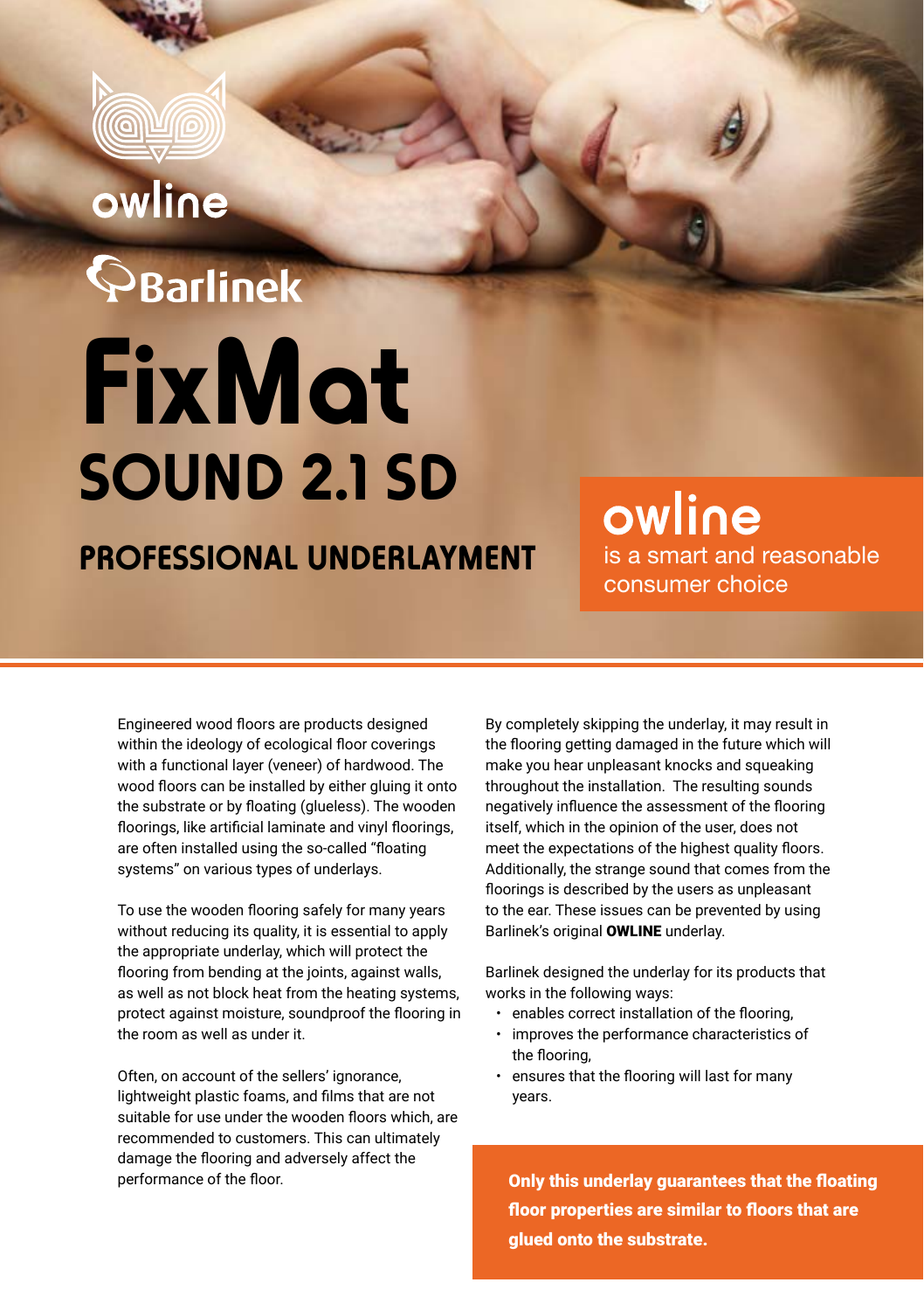



#### WHILE MAINTAINING THE RIGHT PROPORTIONS OF DENSITY AND THICKNESS OF THE MAT, BARLINEK HAS MANAGED TO DESIGN AN ECOLOGICAL PRODUCT THAT OPTIMALLY MEETS ALL THE REQUIREMENTS FOR THE BEST UNDERLAYS.

THE FIXMAT SOUND 2.1 SD UNDERLAY IS DEDICATED TO BE USED UNDER MULTI-LAYER ENGINEERED WOOD FLOORS but can be successfully used under artificial laminate floor with locking joints (the underlay meets the strict requirements set by the EPLF association). This underlay has a wide range of applications, but most importantly it:

- Improves acoustic comfort high level of soundproofing and sound absorption.
- Perfectly conducts heat that may help with saving on heating costs.
- Has a very high coefficient of resistance to loads for rooms with heavy traffic, extends the flooring service life.
- Additionally, it is integrated with a metallised vapour control film (after being glued with a tape) - it does not allow residual moisture from the substrate to pass through.

The 7.5 x 1 m flooring mat, due to its high specific weight of approx. 1.85  $\text{ka/m}^2$ , is available in rolls of  $7.5 \text{ m}^2$ .

The underlayment is heavy, thus it does not roll; it adapts well to the substrate, and the correct rolling direction on the roll allows to spread it **quickly and easily** without much effort. It is the ideal mat format to **minimise waste**, making it easy to calculate the amount needed for each room.



#### **ECOLOGICAL**

The FixMat Sound 2.1SD is a high quality, eco-friendly product made from up to 90% natural minerals and polyurethane binders. The product is free of plasticisers, asbestos, formaldehyde, halogens, and heavy metals. It meets the quidelines of the French **AFSSET A+** regarding the requirements of VOC (Volatile Organic Compounds). The product has the "BLUE ANGEL" label - an eco-label confirming that it is safe for the environment and people.



#### NON-FLAMMABLE

The high content of the mineral raw materials make the underlayment a high flame retardant class **B<sub>a</sub>S1 "non-flammable"**, which means that it can be used in public facilities.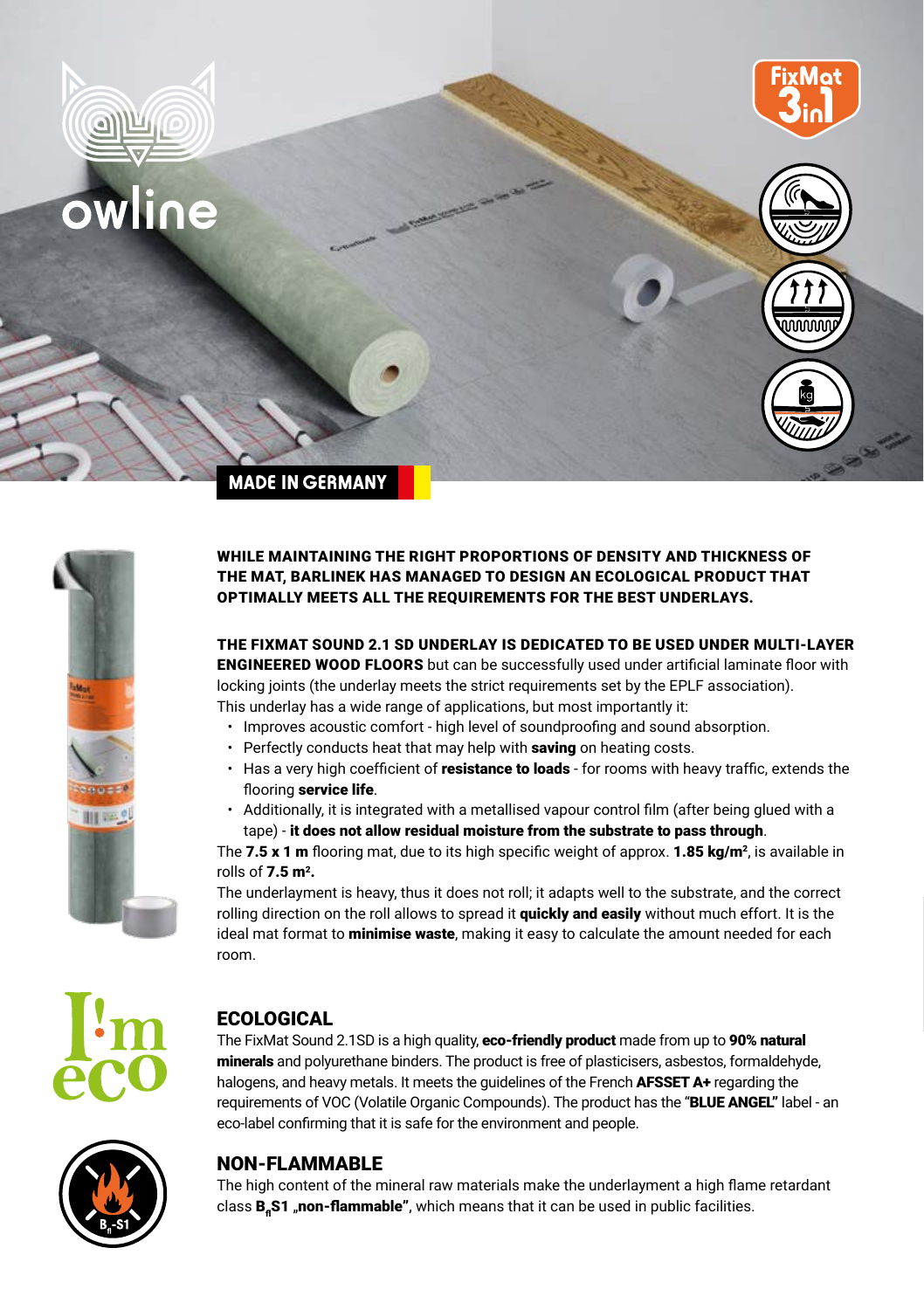

#### **OUIET**

Thanks to its unique structure, the underlay adapts perfectly to the substrate and the board, thus providing acoustic comfort comparable to that achieved with glued floor:

- Acoustically isolates up to 19dB perfectly soundproofs footsteps heard in rooms below - it turns high, tiresome sounds into low and pleasant to the ear.
- $\cdot$  Improves acoustics by approx. 30% reduces flooring sounds heard indoors, e.g., footsteps.



#### WARM

Thanks to the high density of 860 kg/m<sup>3</sup>, we obtain **excellent thermal conductivity**. The underlay is ideal to install in rooms where underfloor heating is used, as the heat resistance coefficient is only 0.009 [m<sup>2</sup> K/W]. It doesn't block heat. This is the best parameter among the underlays offered on the market for soundproofing wooden floorings. Low heat resistance means that it can also be used on the floor's cooling systems.



#### **DRY**

Moreover, the mat is integrated with the vapour barrier. No additional film is needed. That allows you to save one step in the installation process. Just join the mat edges with the metallised tape. In this way, the flooring is protected against moisture from the substrate. A roll of tape (38 mm x 20 m) is located in the middle of each underlay package.



#### **SAFE**

Thanks to its high density, the underlay has a **high resistance to static** as well as to dynamic loads; it does not change its properties over the years. This is particularly important for the safety and protection of the lockings joints used on the glue-free board joints.



#### **DURABLE**

The highest resistance to dynamic loads on the market. The base material of the mat is made of durable raw material; it does not oxidise and does not change its properties - **the life span calculated on the basis of min. 30 years**\*.

30 years<sup>\*</sup> – Barlinek's internal research in laboratory conditions has proven that the use of the FixMat SOUND has an effective outcome on the usability and durability of a wooden floor.